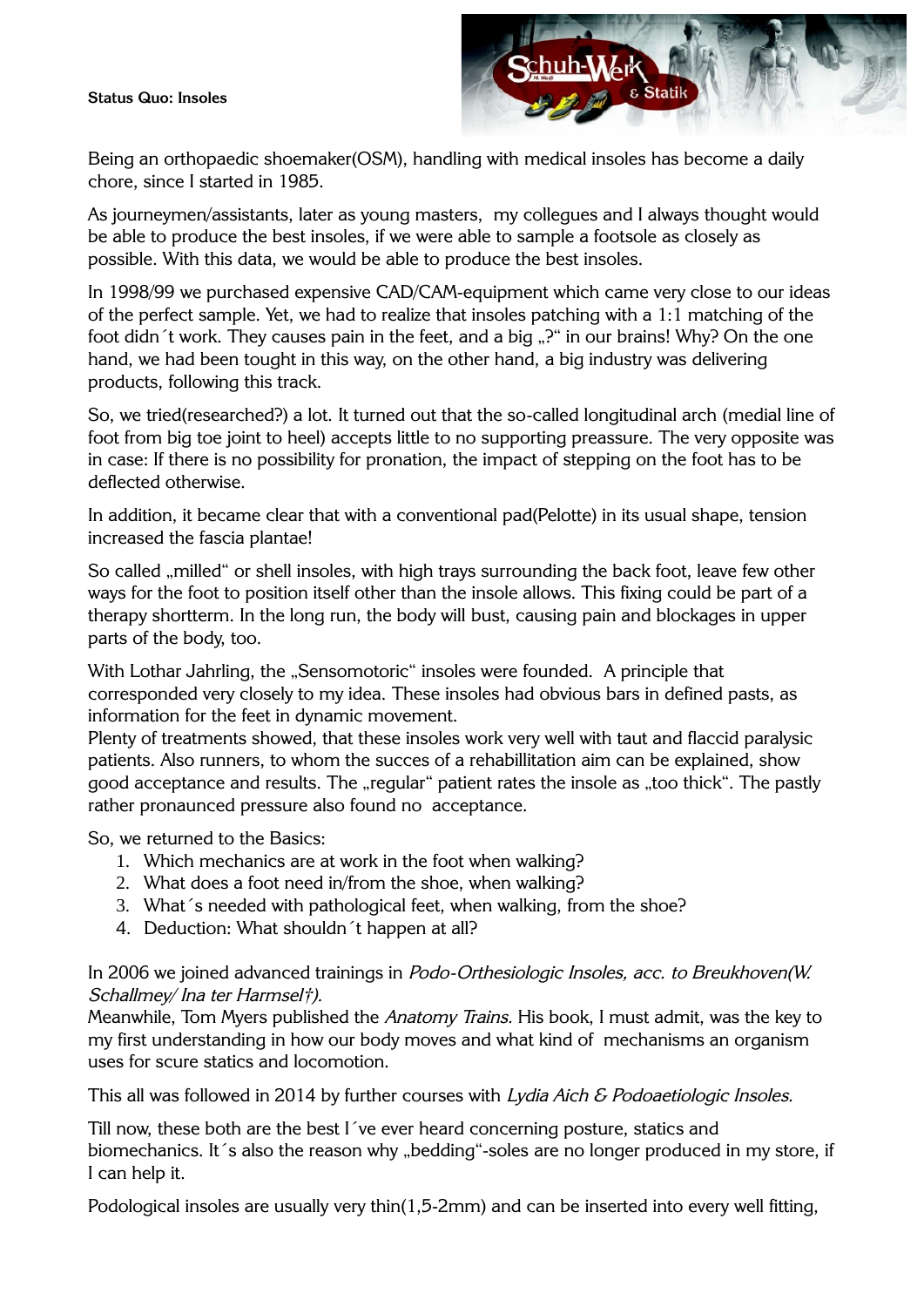normal pair of shoes. In the long run, the aim is that they become superfluous. Of course exceptions to the rules do exist.

Pain in the feet mostly signals problems in upper levels of the body. Especially when foot wasn´t traumatized directly. With the here offered insoles, static and biomechanic of the body are taken to consideration. The rehabilitatic projection doesn´t use physical levers (which operate more via the boney system) but as source for the treatment, we find the changing of muscle tonus, which initiates the correction through the whole statics itself.

With the monitoring method of head rotation the impact itself, therapy process and treatment effect can be shown and documented quite well.

What fascinates me about these insoles is that after successful treatment, a life without insoles can be possible again. Experience with Teenagers showed me that after 5-12 weeks that the insoles are obsolete. Grownups suffering from skoliosis, knee- and ankle joint desease, as well as hip based dysbalances, see the offerd insoles as "tops". Elderly patients are also quite content with these insoles. (Feedback: I´m able to walk significantly longer and pain is less or gone) A further benefit is that in case of heavy weight patients: nobody needs to worry about to the correlation of patients weight, insole material and impact.

Familiar diagnoses such as skew- flat- splayd foot, or metatarsalgy possibly reflect bodily reactions from dysbalances originating in upper aereas.

Taking this into concideration, plantigrade erecting of the foot on its own, as done with classical insoles, doesn t make sense in the long run. But, if one clarifies what is realy "going on" in the system, the body can return to its healthy physiology. These "new" insoles help the body in doing so and, in the best case to become superfluous over time.

By the way: Health insurances that way do not have to pay for lifelong insoles treatment, border elevations or reduction support.

# **Differences to ..normal" insoles:**

Wellknown classical, supporting or bedding insoles follow the idea of:

- erecting with levering support( longitudinal arch and transverse arch support,…) and

- bedding or pulling off material and padding(decompression, softbedding, a.m.m.)

The insoles I offer here use the present, bodily muscle tention and change it, by plantar setted information/manipulation. This returns normal biomechanical work to the organism. The fact, that the organism manages the change of muscle modulation by itself allows hope of real rehabilitation.

This can be prooven with a better head rotation, which stems from a clearly more workable and perpendicular balance. HMSU serves here as a reliable tool. Simultaneously this kind of testing, depicts, that all vertical muscle chains(Tom W. Myers®) between head and feet are included in this supply.

### **Procedure for Insole supply:**

Testing, diagnosis and consultation take about one hour.

- 1. First, a dynamic footprint is done. This means a foot print while walking. Already, with the different colourintensities, we´ll find hints for possible areas of problems. Together with the patient these points are to be identified, discussed and rated.
- 2. Now, inhibitation or pain are to be described and located by the patient.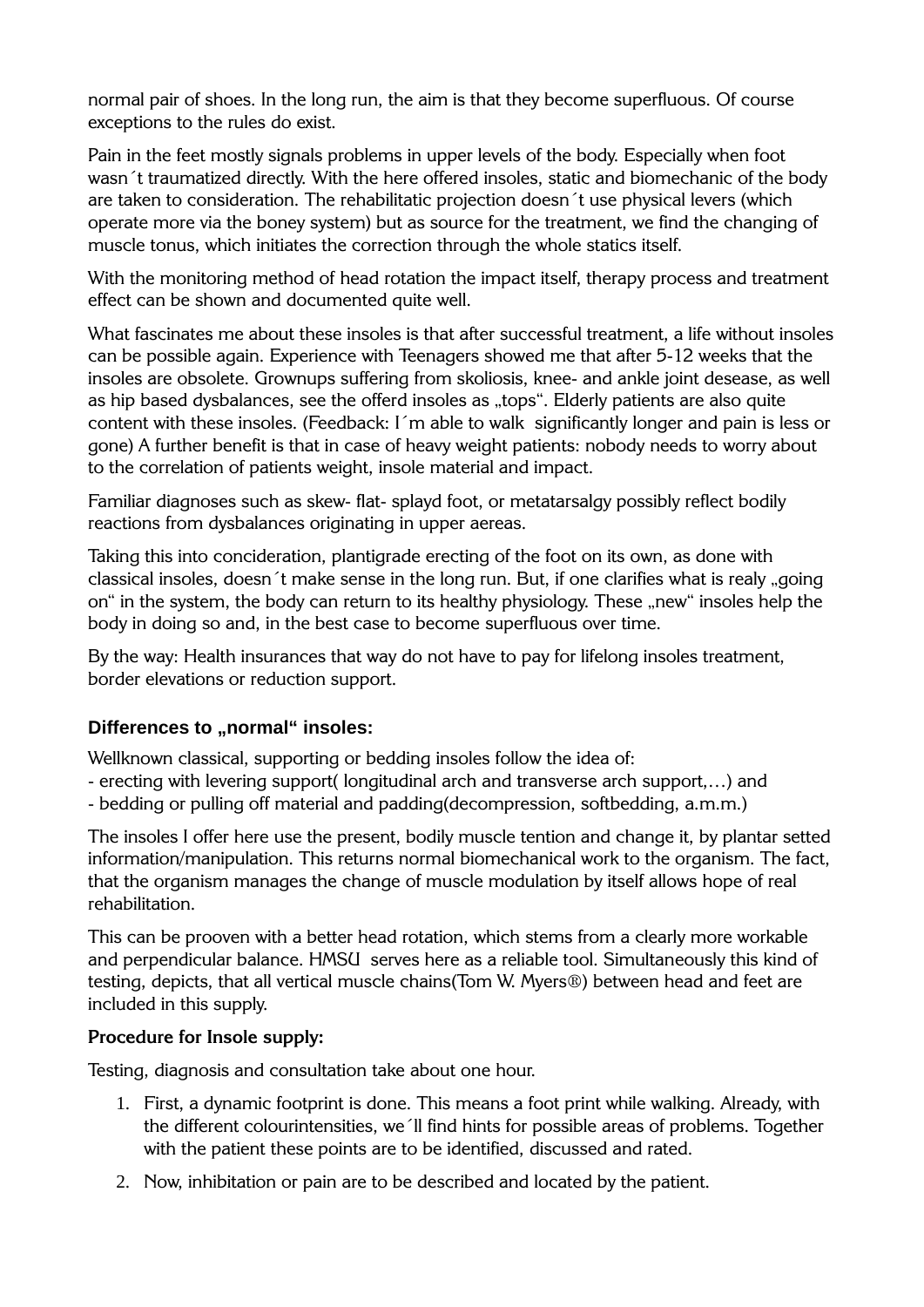- 3. A further step is the notation of the current posture. For this, the position of the head, shoulders, pelvis, spine and legs, knee and feet is recorded. This leeds to more information how the insoles have to be set off.
- 4. A status quo mensuration is done by a maximum turning, left and right of the head. This serves as the **basis** for the further procedure!
- 5. Now we place little bars on paricular places under the patient´s feet. The bars range between 1-4 millimeters height. With this I´m going to change not only the statics of the feet, but am also aiming to the whole statics via muscle chains. The goal is to get more score with the turning of the head. That´s my proof to the "benefit" of the insoles. How the insole and head rotation correlate, will be explained later.
- 6. This kind of testing raises additional questions such as, occlusion of teeth, or the vision has to be tested, too! If we get results to this, we try to ask relevant specialists like dentists or optometrists for support in geting a better therapy´s aim.
- 7. Afterwards, I manufacture the insoles and hand them to the customer. Condition is a

pair of shoes with good fitting and good function for the duration of use. Without that, it won´t work! Consultation for this could be very intensive, because a good shoe for the industry or fashion might certainly not be a good one for biomechanics!!

The insole is very slim( $\sim$ 2mm). Only the inserted bars arrise on allocated points.

- 8. After 4 to 6 weeks have passed, the insoles get a further check. And, if need be, a chanching of the bars.
- 9. After further, say 6 to 9 month, the insoles are removed from the shoes. So, a few days later, if someone feels fine as usual, everything is ok. And, yes, finally expected thing is to be able to run one´s day without insoles again. If you should find that walking with the insoles is much more comfortable, or well known pain returns, repose insoles in your shoes. Maybe you got a second pair, with new conditions.

# **Now:Connection between Head Rotation and Insoles:**

The insoles were produced by the help of HMSU(HeadMountedSupportUnit)-device, measuring the head rotation. You see every alternation to the head rotation, if you variate the bars of the insole. So change, brought by the bars is measureable, replicable and easily documented.

#### BWS: LIVE O ISG O P Bauch: muskul.: O, ossär: O !! Hifte: TEP to: O E: O Hüftschmerz?: Spitz---brennend-----dumpf-----pulsierend OS: Tract-ill-tib: Add-T Knie: re: \_\_ med O lat O retr.Pat.O post O Miniscus O TEP O

i<br>US anti

HWS/Nacker SchulterGürte

Name

Re-Li  $K$ ort

Hauptschmerz

Dauerdiagnose andungszie

||<br>||Fuß:ne:MFK1-2-3-4-5 Ferse\_\_\_Hallux\_\_\_T5\_\_LG\_\_\_AR\_\_FußRück\_\_<br>|Re-Li] ||::MFK1-2-3-4-5 Ferse\_\_\_Hallux\_\_\_T5\_\_\_LG\_\_\_AR\_\_FußRück\_\_

Pero





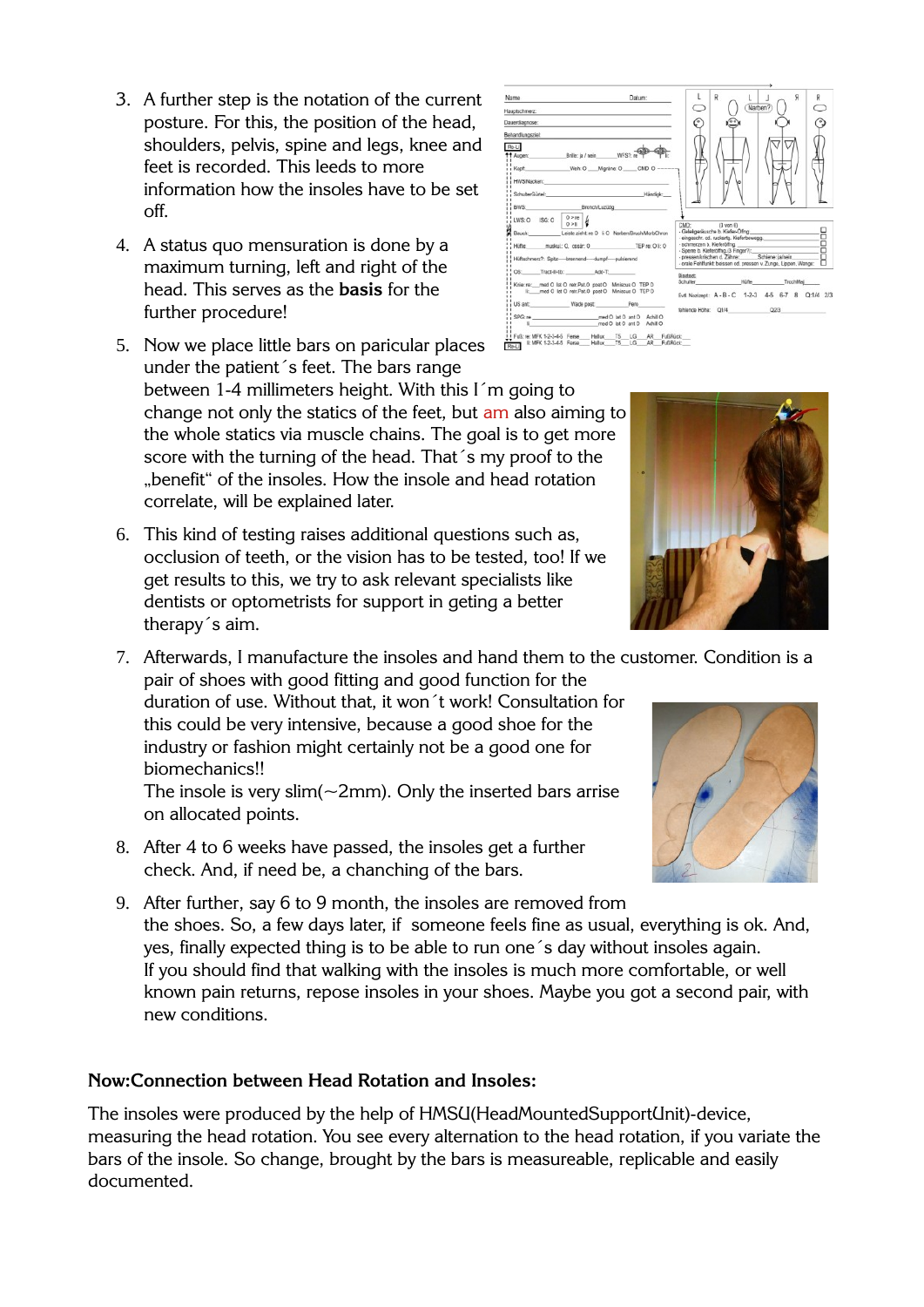- ➢ Proposition: A healthy and painfree body is able to move without limitation!
- ➢ Derivation 1: Handikaps, blockages and pain restrict normal movement, no matter on which level of the body.
- ➢ Derivation 2: Shoes and/or insoles, socks, injuries of any kind, have positive or negative effects to the mobility of the body.
- $\triangleright$  Conclusion: When "manipulations" at/under the feet are set, you can proove the changes to the static, if they are clearly measurable in the top-joint(altlasskull base).
- $\triangleright$  More accurately: Everything that "happens" at/under the feet, has an effect through the biomechanical systems(skeleton, joints, muscles and fascia) from the bottom to the top. (See: Tom Myers Anatomie Trains, et all.)

This also supports my view of pain with the feet. Casually speaking: Unless someone hurt on the foot directly, or was wearing "bad" shoes, the reason for the evil is likely to be found ..above".

HMSU is capableof showing whether the set therapy leads to better agility. This way, money could be saved by detecting treatment that does not achieve the desired results.

Having success with insoles and shoes, thrills me. It 's really pleasing to see patients with better agility and health related quality of life.

But often, additional knowledge is needed. Joint efforts with osteopaths, physiotherapists, doctors or dentists lead to lasting success and good rehabilitation. A collaboration for the wellbeing of patients, which I appreciate, too.

Scientific Base, Literature

- There is plenty of literature and studies to this kind of insoles:
	- **Dissertation, Katrin Riedlinger:** Der Zusammenhang zwischen The connection between temporomandibular dysfunction and pain in the locomotor system. A cross-sectional study in patients with neuromuscular diseases, 2008 (pages 71/73)
	- **Dr. Wolfgang Laube:** Sensomotoric system: Detailed physiological knowledge for physiotherapists, 2009, Thieme publishing house
	- **Dr. Paul Ridder,** CMD, 2019, 4th edition, Elsevier-Verlag (An orthopaedist writes about jaws and bite!)
	- **Judith Weisz**, Was ist… Podo-Postural-Therapie? DO Deutsche Zeitschrift für Osteopathie, Georg Thieme Verlag KG, Jan 1, 2014
	- **Antje Schramm,** Dissertation,TU-München, Lehrstuhl für Bewegungs und Trainingslehre. Empirische Untersuchung zur podo-ätiologischen Einflussnahme auf funktionelle Asymmetrien des menschlichen Körpers (eine Längsschnittuntersuchung bei Frauen und Männern ab dem 51sten Lebensjahr).
	- **Peter Dankerl,** Andrea Kerstin Keller, Lothar Häberle, Thomas Stumptner, Gregor Pfaff, Michael Uder und Raimund Forst: Rasterstereographic evaluation. Effects on posture through various neuromuscular afferent stimulations and proprioceptive insoles: http://poi.sagepub.com/ Prothetik und Orthetik International. <http://poi.sagepub.com/content/early/2014/10/29/0309364614554031> 31.10.2014.
	- **Dr. Jürgen Dapprich,** Interdisciplinary Functional Therapy, TMJ and Spine, 2nd edition 2019
	- and much more.